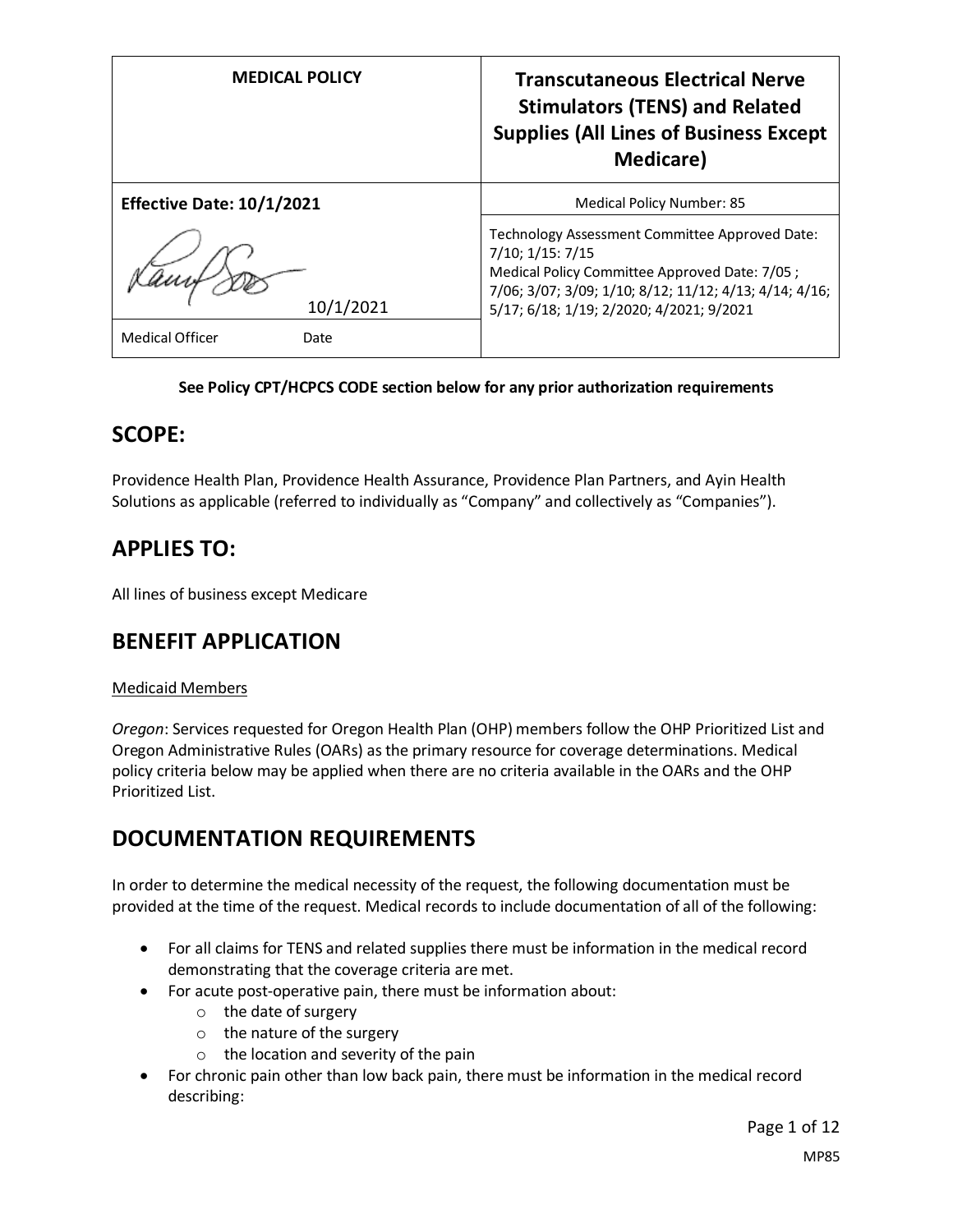- o The location of the pain
- o The severity of the pain
- o The duration of time the patient has had the pain
- $\circ$  The presumed etiology of the pain
- o Prior treatment and results of that treatment
- o Reevaluation of the patient at the end of the trial period, must include:
	- How often the patient used the TENS unit
	- The typical duration of use each time
	- The results (effectiveness of therapy)
- For CLBP there must be information in the medical record describing the qualifying diagnosis

# **POLICY CRITERIA**

This policy is based on the following Centers for Medicare & Medicaid Services (CMS) guidance documents:

- National Coverage Determination (NCDs):
	- $\circ$  160.7.1. Assessing Patient's Suitability for Electrical Nerve Stimulation Therapy<sup>1</sup>
	- $\circ$  10.2: Transcutaneous Electrical Nerve Stimulation (TENS) for Acute Post-Operative Pain.<sup>2</sup>
	- o 160.27: Transcutaneous Electrical Nerve Stimulation (TENS) for Chronic Low Back Pain  $(CLBP).$ <sup>3</sup>
	- $\circ$  160.13: Supplies Used in the Delivery of Transcutaneous Electrical Nerve Stimulation (TENS) and Neuromuscular Electrical Stimulation (NMES).<sup>4</sup>
- Local Coverage Determination (LCD) LCD L33802: Transcutaneous Electrical Nerve Stimulators  $(TENS).<sup>5</sup>$
- Local Coverage Article (LCA): A52520: Transcutaneous Electrical Nerve Stimulators (TENS) Policy Article.<sup>6</sup>

This CMS guidance was identified as of the last policy review date on 2/18/2021.

### **Acute Post-Operative Pain**

- I. The use of transcutaneous electrical nerve stimulation (TENS) may be considered **medically necessary and covered** for the relief of acute post-operative pain for a maximum of 30 days from the day of surgery.
- II. The use of a TENS unit is considered **not medically necessary and not covered** for acute pain (less than three months duration) other than for post-operative pain.

### **Chronic Pain Other than Low Back Pain**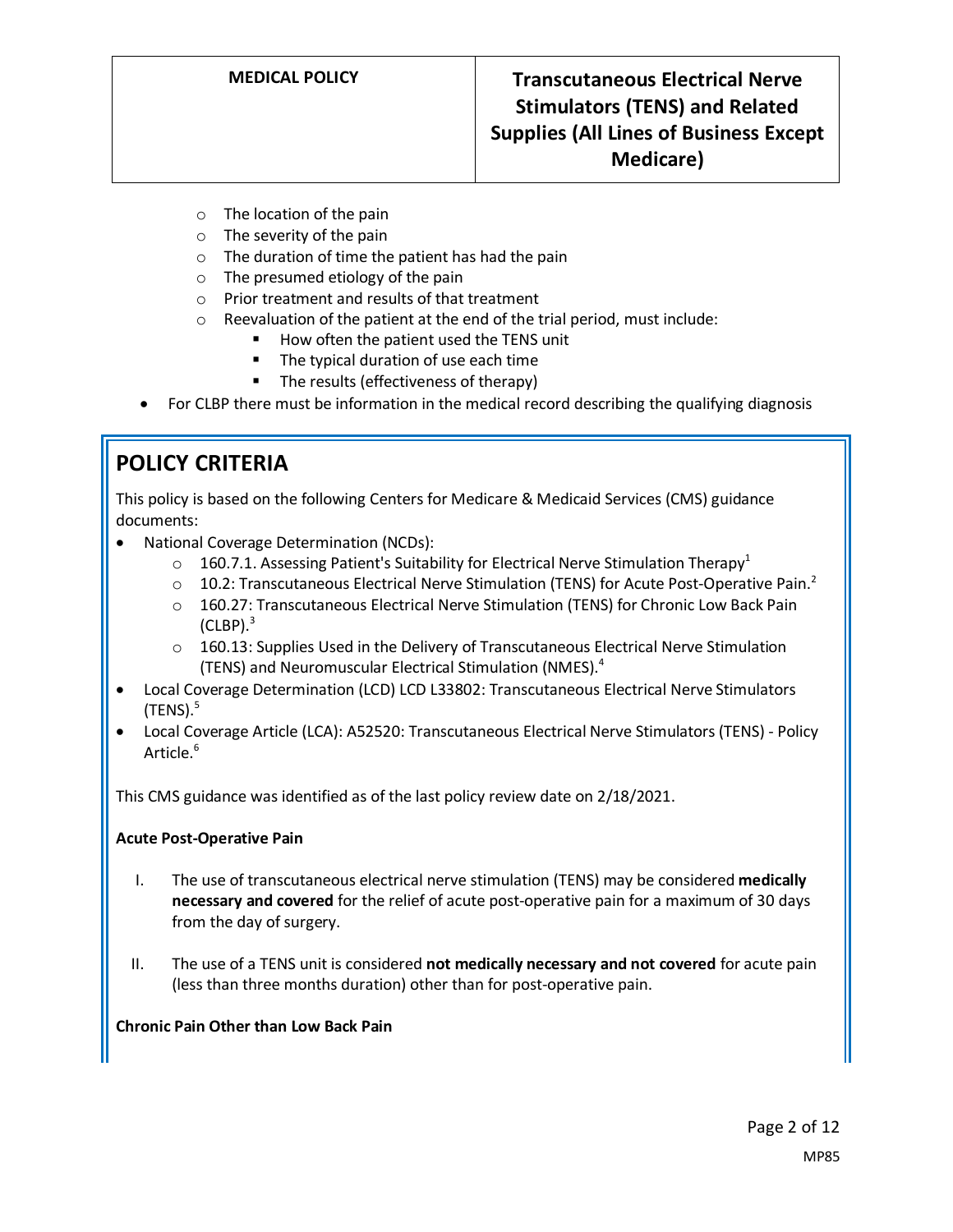- III. The use of TENS may be considered **medically necessary and covered** for chronic (at least 3 months), intractable pain other than chronic low back pain when **all** of the following criteria are met  $(A. - B.):$ 
	- A. Documentation that age-appropriate activities of daily living are moderately or severely impacted (see [Policy Guidelines](#page-3-0) for definition of activities of daily living); **and**
	- B. Pain has failed to improve after at least 3 months of conservative care (e.g. rest, ice, NSAIDs, or physical therapy).
- IV. The use of TENS therapy is considered **not medically necessary and not covered** for chronic pain if the criterion III. above is not met and for conditions in which etiology of pain has been determined to be unresponsive, including but not limited to:
	- A. Chronic headache
	- B. Visceral abdominal pain
	- C. Pelvic pain
	- D. Temporomandibular joint [TMJ] pain)
	- E. Knee osteoarthritis

Note: The TENS unit must be used by the patient on a trial basis for a minimum of one month (30 days), but not to exceed two months. The trial period must be monitored by the physician to determine the effectiveness of the TENS unit in modulating the pain. Please see Billing Guidelines section below for more information on the trial period.

### **Chronic Low Back Pain (CLBP)**

V. The use of TENS is considered **medically necessary and covered** for chronic low back pain (CLBP) when the patient has one of the diagnosis codes listed in the ICD-10 Codes that Support Medical Necessity, which are listed in the LCA [A52520.](https://www.cms.gov/medicare-coverage-database/details/article-details.aspx?articleid=52520)

Note: The presence of an ICD-10 code listed in the LCA is not sufficient by itself to assure coverage.

VI. The use of TENS therapy is considered **not medically necessary and not covered** for CLBP if the criterion V. above is not met.

### **Supplies Used in the Delivery of TENS**

- VII. For the purposes of assessing a patient's suitability for a TENS device, a conductive garment is considered **medically necessary and covered** for use with a TENS device during the trial period when both of the following criteria are met:
	- A. The patient has a documented skin problem prior to the start of the trial period; **and**
	- B. The TENS is reasonable and necessary for the patient.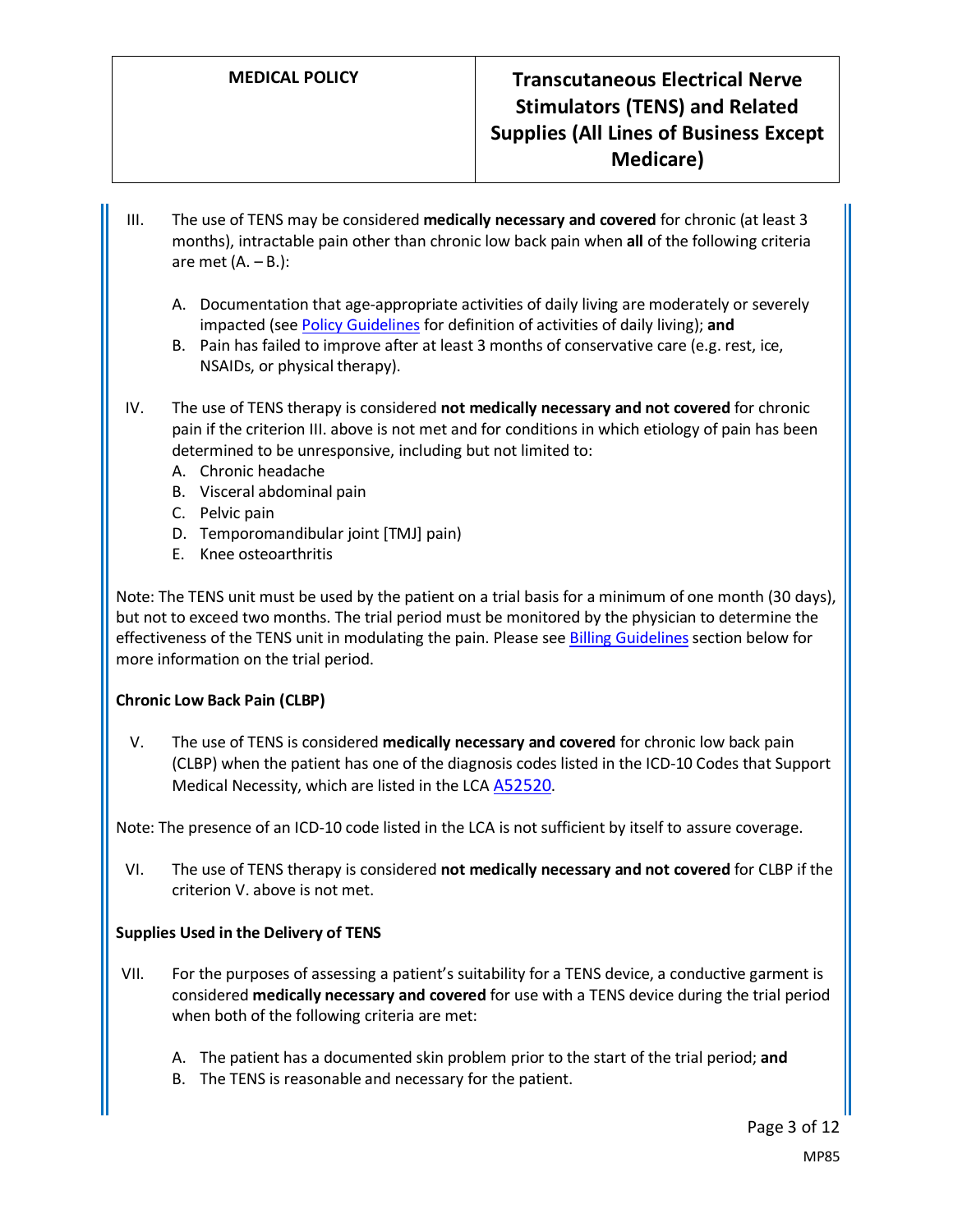# **MEDICAL POLICY Transcutaneous Electrical Nerve Stimulators (TENS) and Related Supplies (All Lines of Business Except Medicare)**

Note: Please see criterion IV. above for what constitutes a trial for assessing patient's suitability for TENS therapy.

- VIII. A form-fitting conductive garment (and medically necessary related supplies) may be considered **medically necessary and covered** when **both** of the following criteria (A. and B.) are met:
	- A. It has been prescribed by a physician for use in delivering covered TENS or NMES treatment; **and**
	- B. **One** of the medical indications outlined below is met  $(1, -4)$ :
		- 1. The patient cannot manage without the conductive garment because:
			- a. There is such a large area or so many sites to be stimulated; **and**
			- b. The stimulation would have to be delivered so frequently that it is not feasible to use conventional electrodes, adhesive tapes, and lead wires; **or**
		- 2. The patient cannot manage without the conductive garment for the treatment of chronic intractable pain because the areas or sites to be stimulated are inaccessible with the use of conventional electrodes, adhesive tapes, and lead wires; **or**
		- 3. The patient has a documented medical condition, such as skin problems, that preclude the application of conventional electrodes, adhesive tapes, and lead wires; **or**
		- 4. The patient requires electrical stimulation beneath a cast to treat chronic intractable pain.
- IX. A conductive garment is considered **not medically necessary and not covered** for use with a TENS device when the above criteria (VII. or VIII.) are not met.
- X. Remote electrical neuromodulation (REN) devices (e.g. Nerivio REN device) are **considered investigational and not covered** for treating migraines.

## **POLICY GUIDELINES**

#### Definitions

<span id="page-3-0"></span>Activities of daily living: The activities of daily living (ADLs) is a term used to describe essential skills that are required to independently care for oneself. Examples may include, but are not limited to, the following:

- Ambulating
- Feeding
- Dressing
- Personal hygiene
- Transportation and shopping
- Meal preparation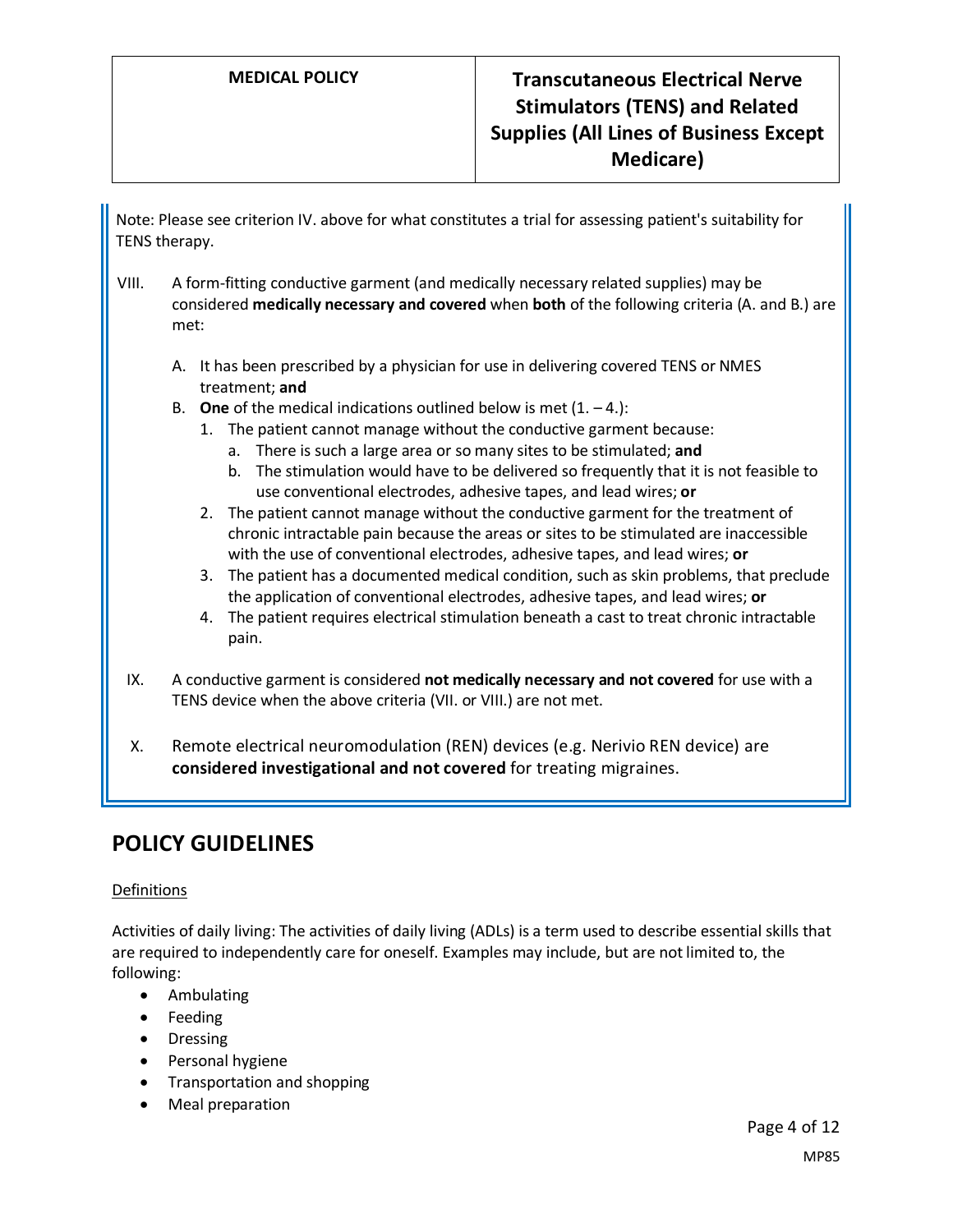• Housecleaning and home maintenance

#### General Requirements for Chronic Pain and CLBP

The physician ordering the TENS unit and related supplies must be the treating physician for the disease or condition justifying the need for the TENS unit.

A 4-lead TENS unit may be used with either 2 leads or 4 leads, depending on the characteristics of the patient's pain. If it is ordered for use with 4 leads, the medical record must document why 2 leads are insufficient to meet the patient's needs.

TENS used for CLBP does not require a trial rental period or an assessment of effectiveness by the treating physician. Upon the patient's enrollment into an approved study, the TENS is eligible for purchase.

#### TENS for CLBP

TENS used to treat CLBP is provided under limited coverage. Reimbursement is only available for beneficiaries who are enrolled in an approved clinical trial. CMS maintains a list of policies that require study participation as a condition of coverage on the CMS web site. For each policy the approved studies are listed and a link provided to the study on the clinicaltrials.gov web site. The clinicaltrials.gov identifier number required on each claim is listed on this site.

#### Definition of Necessary and Reasonable

Although an item may be classified as DME, it may not be covered in every instance. Coverage in a particular case is subject to the requirement that the equipment be necessary and reasonable for treatment of an illness or injury, or to improve the functioning of a malformed body member. These considerations will bar payment for equipment which cannot reasonably be expected to perform a therapeutic function in an individual case or will permit only partial therapeutic function in an individual case or will permit only partial payment when the type of equipment furnished substantially exceeds that required for the treatment of the illness or injury involved.

#### *Reasonableness of the Equipment*

Even though an item of DME may serve a useful medical purpose, the DME MAC or A/B MAC (A) must also consider to what extent, if any, it would be reasonable for the Medicare program to pay for the item prescribed. The following considerations should enter into the determination of reasonableness:

- 1. Would the expense of the item to the program be clearly disproportionate to the therapeutic benefits which could ordinarily be derived from use of the equipment?
- 2. Is the item substantially more costly than a medically appropriate and realistically feasible alternative pattern of care?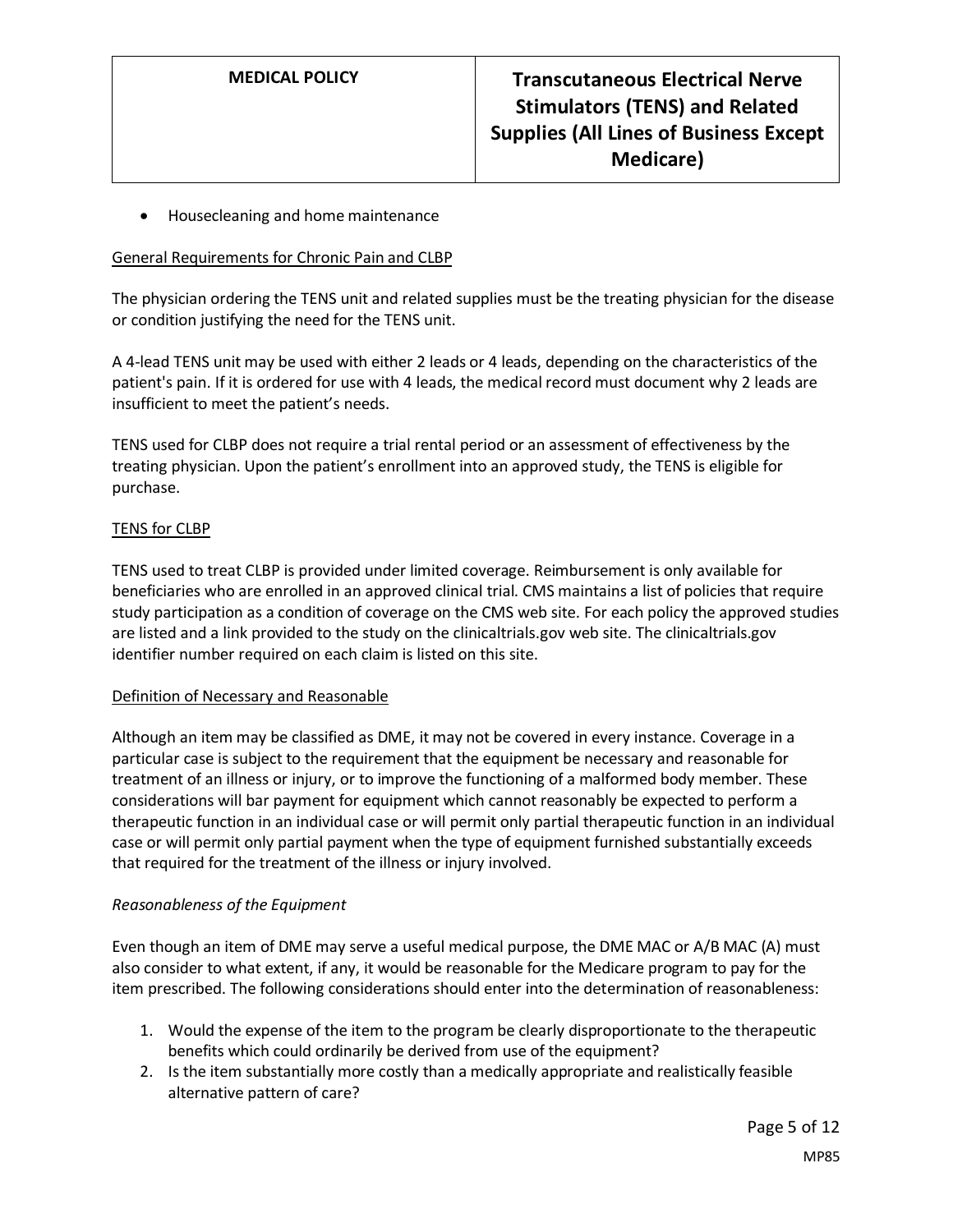3. Does the item serve essentially the same purpose as equipment already available to the patient?

*Payment Consistent With What is Necessary and Reasonable*

Where a claim is filed for equipment containing features of an aesthetic nature or features of a medical nature which are not required by the patient's condition or where there exists a reasonably feasible and medically appropriate alternative pattern of care which is less costly than the equipment furnished, the amount payable is based on the rate for the equipment or alternative treatment which meets the patient's medical needs.

#### Payment for Additional Expenses for Deluxe Features

The payment amount for a given service or item, whether rented or purchased, must be consistent with what is reasonable and medically necessary to serve the intended purpose (see section above). Additional expenses for "deluxe" features, or items that are rented or purchased for aesthetic reasons or added convenience, do not meet the reasonableness test. Thus, where a service or item is medically necessary and covered under the Medicare program, and the patient wishes to obtain such deluxe features, the payment is based upon the payment amount for the kind of service or item normally used to meet the intended purpose (i.e., the standard item.) Usually this is the least costly item.

## **BILLING GUIDELINES**

### Acute Post-Operative Pain

When the TENS device is used for acute post-operative pain, payment of a TENS device will be made only as a rental. Coverage is limited to 30 days (one month's rental) from the day of surgery.

### <span id="page-5-0"></span>General Requirements for Chronic Pain and CLBP (Trial Period)

When used for the treatment of chronic pain other than low back pain the TENS unit must be used by the patient on a trial basis for a minimum of one month (30 days), but not to exceed two months. The trial period will be paid as a rental. For coverage of a purchase, the physician must determine that the patient is likely to derive significant therapeutic benefit from continuous use of the unit over a long period of time.

TENS used for CLBP as described does not require a trial rental period or an assessment of effectiveness by the treating physician. Upon the patient's enrollment into an approved study, the TENS is eligible for purchase.

#### **Supplies**

Separate allowance will be made for replacement supplies when they are reasonable and necessary and are used with a covered **TENS**. Usual maximum utilization is: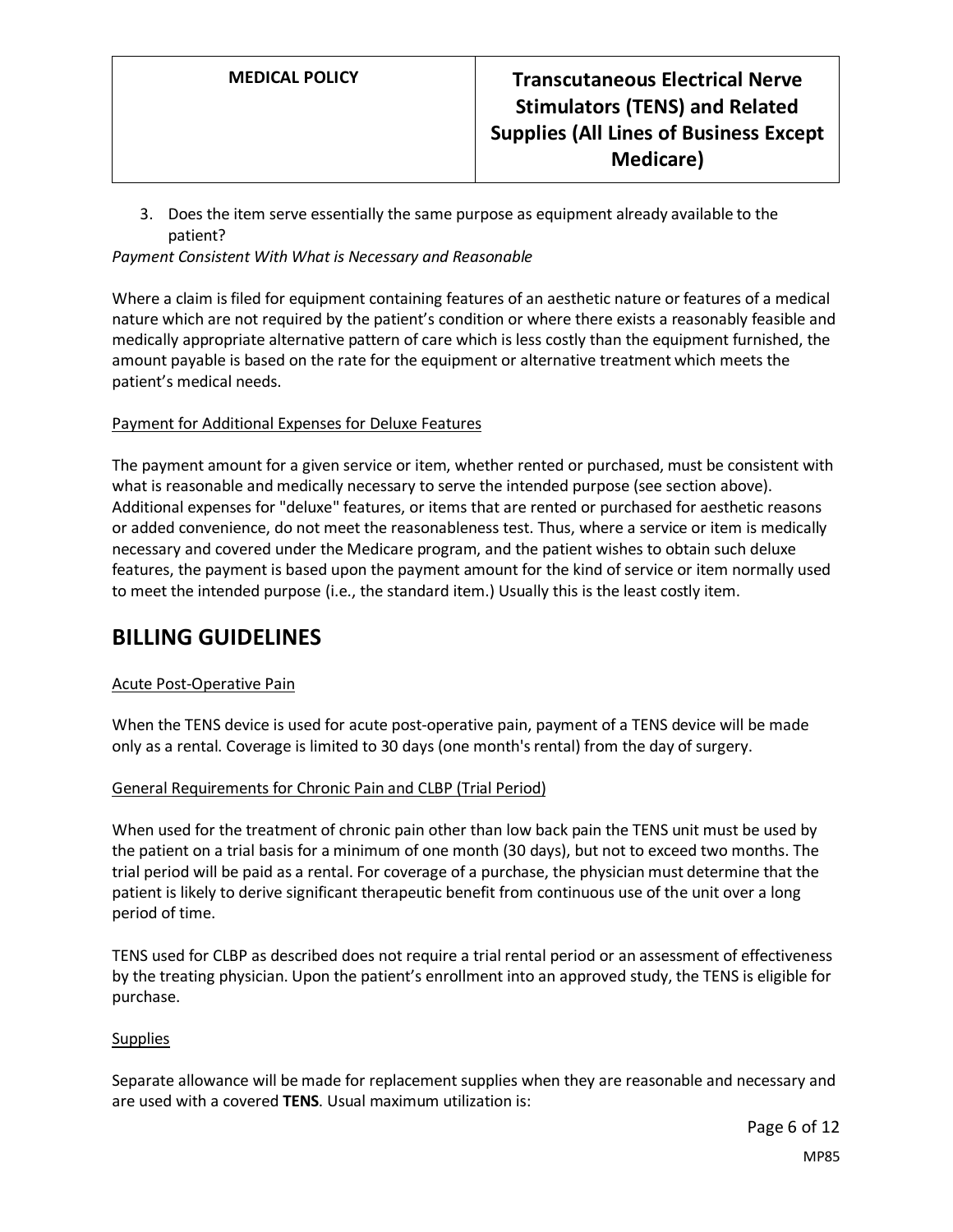- 2 **TENS** leads a maximum of one unit of A4595 per month
- 4 **TENS** leads a maximum of two units of A4595 per month.

If the use of the **TENS** unit is less than daily, the frequency of billing for the **TENS** supply code should be reduced proportionally.

Replacement of lead wires (A4557) more often than every 12 months would rarely be reasonable and necessary.

Reimbursement for supplies is contingent upon use with a covered **TENS** unit. Claims for **TENS** supplies provided when there is no covered **TENS** unit will be denied as not reasonable and necessary.

Effective for claims with dates of service on or after June 8, 2012 supplies provided for use with a previously covered **TENS** unit used for CLBP (not as part of an approved study) are not eligible for reimbursement. These supply claims will be denied as not reasonable and necessary.

#### Coding Guidelines

A transcutaneous electrical nerve stimulator (TENS) (E0720, E0730) is a device that utilizes electrical current delivered through electrodes placed on the surface of the skin to decrease the patient's perception of pain by inhibiting the transmission of afferent pain nerve impulses and/or stimulating the release of endorphins. A TENS unit must be distinguished from other electrical stimulators (e.g., neuromuscular stimulators) which are used to directly stimulate muscles and/or motor nerves.

A TENS supply allowance (A4595) includes electrodes (any type), conductive paste or gel (if needed, depending on the type of electrode), tape or other adhesive (if needed, depending on the type of electrode), adhesive remover, skin preparation materials, batteries (9 volt or AA, single use or rechargeable), and a battery charger (if rechargeable batteries are used).

Codes A4556 (Electrodes, [e.g., apnea monitor], per pair), A4558 (Conductive paste or gel), and A4630 (Replacement batteries, medically necessary TENS owned by patient) are not valid for claim submission to the DME MAC. A4595 should be used instead.

For code A4557, one unit of service is for lead wires going to two electrodes. If all the lead wires of a 4 lead TENS unit needed to be replaced, billing would be for two units of service.

There should be no billing and there will be no separate allowance for replacement electrodes (A4556), conductive paste or gel (A4558), replacement batteries (A4630), or a battery charger used with a TENS unit.

Other supplies, including but not limited to the following, will not be separately allowed: adapters (snap, banana, alligator, tab, button, clip), belt clips, adhesive remover, additional connecting cable for lead wires, carrying pouches, or covers.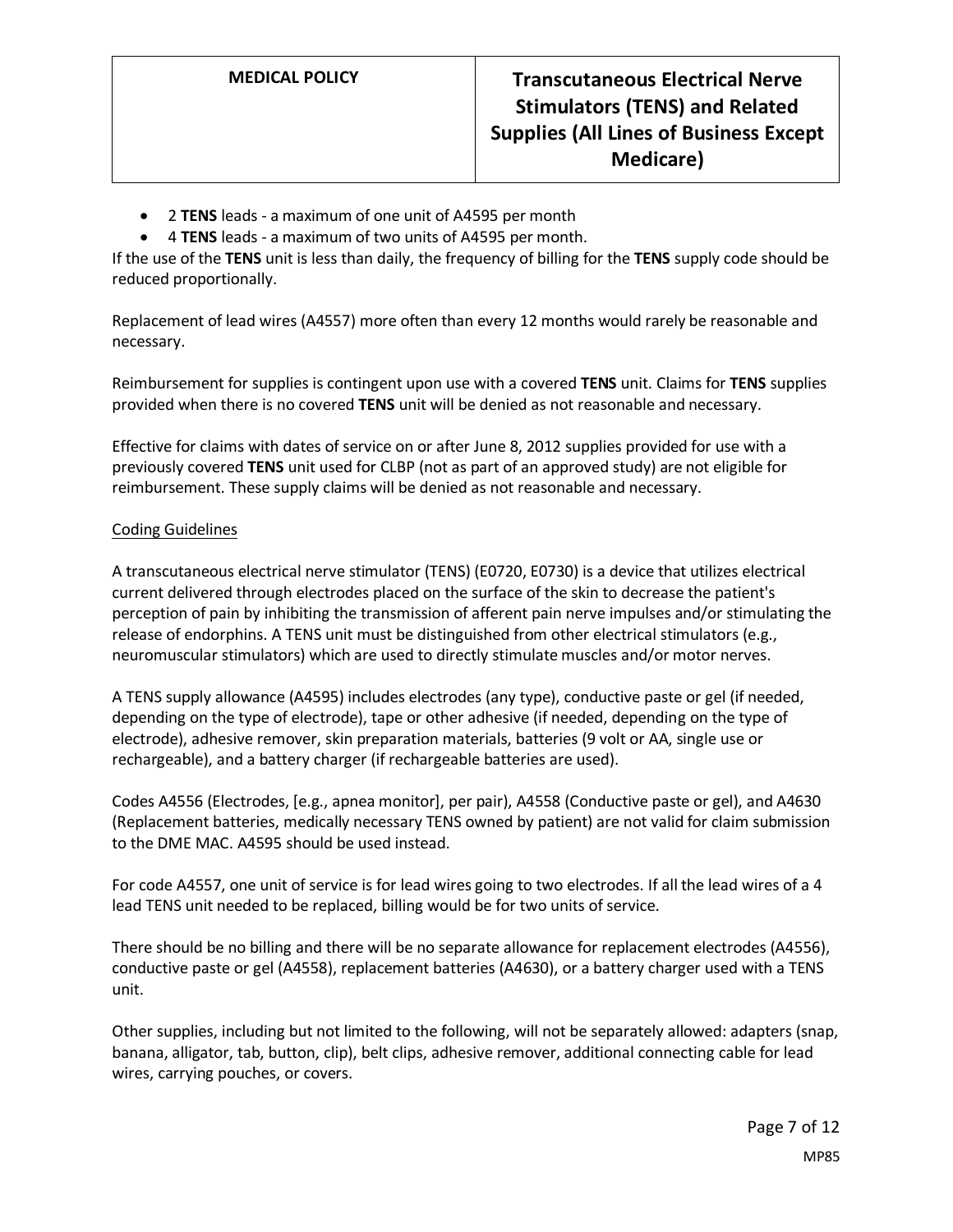Suppliers should contact the Pricing, Data Analysis and Coding (PDAC) Contractor for guidance on the correct coding of these items. Additional Billing Guidelines

The use of TENS in the clinic for treatment of all covered medical indications is anticipated to be brief since it is reasonable to assume that most patients can self-treat or apply this modality with caregiver assistance in their home once training has been completed. The medical record must clearly indicate medical necessity rationale for ongoing use of TENS in the clinic. The following is a clinical guide for appropriate coding for TENS application and instruction:

### *TENS Application*

CPT® 64550 - Initial application including patient/caregiver instruction in the use of TENS.

#### *Unattended Application*

HCPCS G0283 - Subsequent application of TENS following initial application. Presence of a qualified clinician is not necessary for the entire treatment session.

#### *TENS Application During Exercise*

CPT® 97110 or 97032 - The medical record must clearly indicate medical necessity for the rare use of TENS while the patient is performing therapeutic exercises. This service requires the constant presence of a qualified clinician for the entire treatment session. When time-based coding requirements are met, then either 97110 or 97032 may be billed, but not both.

#### *TENS Education*

CPT® 97535 - Additional patient and/or caregiver instruction is needed for TENS application beyond the initial instruction. This service requires the constant presence of a qualified clinician for the entire treatment session.

# **CPT/HCPCS CODES**

| <b>All Lines of Business Except Medicare</b>                                           |                                                                                        |  |
|----------------------------------------------------------------------------------------|----------------------------------------------------------------------------------------|--|
| No Prior Authorization Required                                                        |                                                                                        |  |
| NOTE: The appearance of a code in this section does not necessarily indicate coverage. |                                                                                        |  |
| TENS APPLICATION AND INSTRUCTION:                                                      |                                                                                        |  |
| 97014                                                                                  | Application of a modality to 1 or more areas; electrical stimulation (unattended)      |  |
| 97032                                                                                  | Application of a modality to 1 or more areas; electrical stimulation (manual), each 15 |  |
|                                                                                        | minutes                                                                                |  |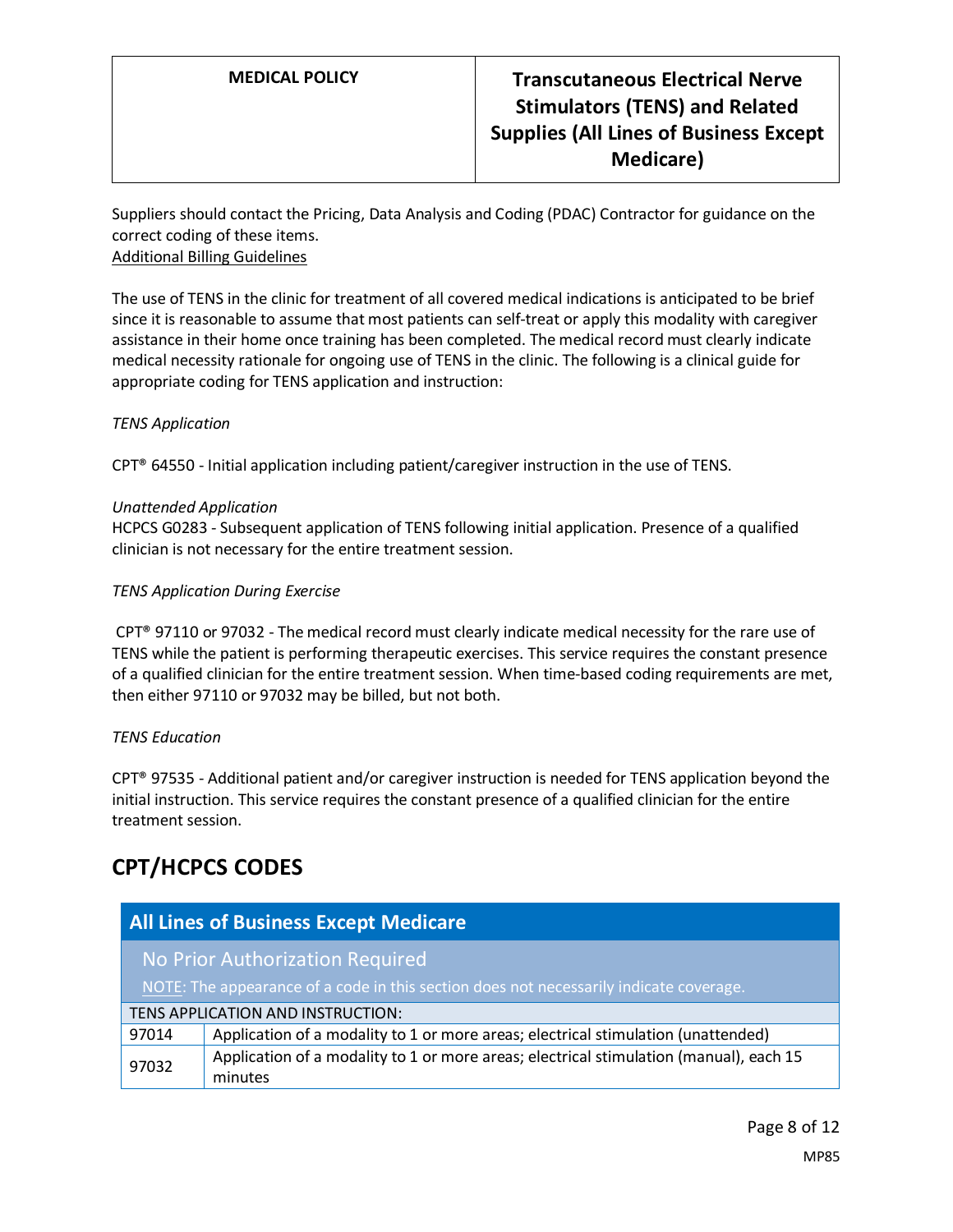# **MEDICAL POLICY Transcutaneous Electrical Nerve Stimulators (TENS) and Related Supplies (All Lines of Business Except Medicare)**

| 97110              | Therapeutic procedure, 1 or more areas, each 15 minutes; therapeutic exercises to<br>develop strength and endurance, range of motion and flexibility                                                                                                                     |
|--------------------|--------------------------------------------------------------------------------------------------------------------------------------------------------------------------------------------------------------------------------------------------------------------------|
| 97535              | Self-care/home management training (eg, activities of daily living (ADL) and<br>compensatory training, meal preparation, safety procedures, and instructions in use of<br>assistive technology devices/adaptive equipment) direct one-on-one contact, each 15<br>minutes |
| G0283              | Therapeutic procedures to improve respiratory function, other than described by g0237,<br>one on one, face to face, per 15 minutes (includes monitoring)                                                                                                                 |
| <b>EQUIPMENT:</b>  |                                                                                                                                                                                                                                                                          |
| E0720              | Transcutaneous electrical nerve stimulation (tens) device, two lead, localized stimulation                                                                                                                                                                               |
| E0730              | Transcutaneous electrical nerve stimulation (tens) device, four or more leads, for<br>multiple nerve stimulation                                                                                                                                                         |
| E0731              | Form fitting conductive garment for delivery of tens or nmes (with conductive fibers<br>separated from the patient's skin by layers of fabric)                                                                                                                           |
| E0745              | Neuromuscular stimulator, electronic shock unit                                                                                                                                                                                                                          |
| <b>SUPPLIES:</b>   |                                                                                                                                                                                                                                                                          |
| A4556              | Electrodes, (e.g., apnea monitor), per pair                                                                                                                                                                                                                              |
| A4557              | Lead wires, (e.g., apnea monitor), per pair                                                                                                                                                                                                                              |
| A4558              | Conductive gel or paste, for use with electrical device (e.g., tens, nmes), per oz                                                                                                                                                                                       |
| A4595              | Electrical stimulator supplies, 2 lead, per month, (e.g., tens, nmes)                                                                                                                                                                                                    |
| A4630              | Replacement batteries, medically necessary, transcutaneous electrical stimulator,<br>owned by patient                                                                                                                                                                    |
| <b>Not Covered</b> |                                                                                                                                                                                                                                                                          |
| K1023              | Distal transcutaneous electrical nerve stimulator, stimulates peripheral nerves of the<br>upper arm                                                                                                                                                                      |

## **DESCRIPTION**

The TENS is a type of electrical nerve stimulator that is employed to treat chronic intractable pain. This stimulator is attached to the surface of the patient's skin over the peripheral nerve to be stimulated. It may be applied in a variety of settings (in the patient's home, a physician's office, or in an outpatient clinic).

For the purposes of this medical policy chronic low back pain (CLBP) is defined as:

- 1. an episode of low back pain that has persisted for three months or longer; and
- 2. is not a manifestation of a clearly defined and generally recognizable primary disease entity. For example, there are cancers that, through metastatic spread to the spine or pelvis, may elicit pain in the lower back as a symptom; and certain systemic diseases such as rheumatoid arthritis and multiple sclerosis manifest many debilitating symptoms of which low back pain is not the primary focus.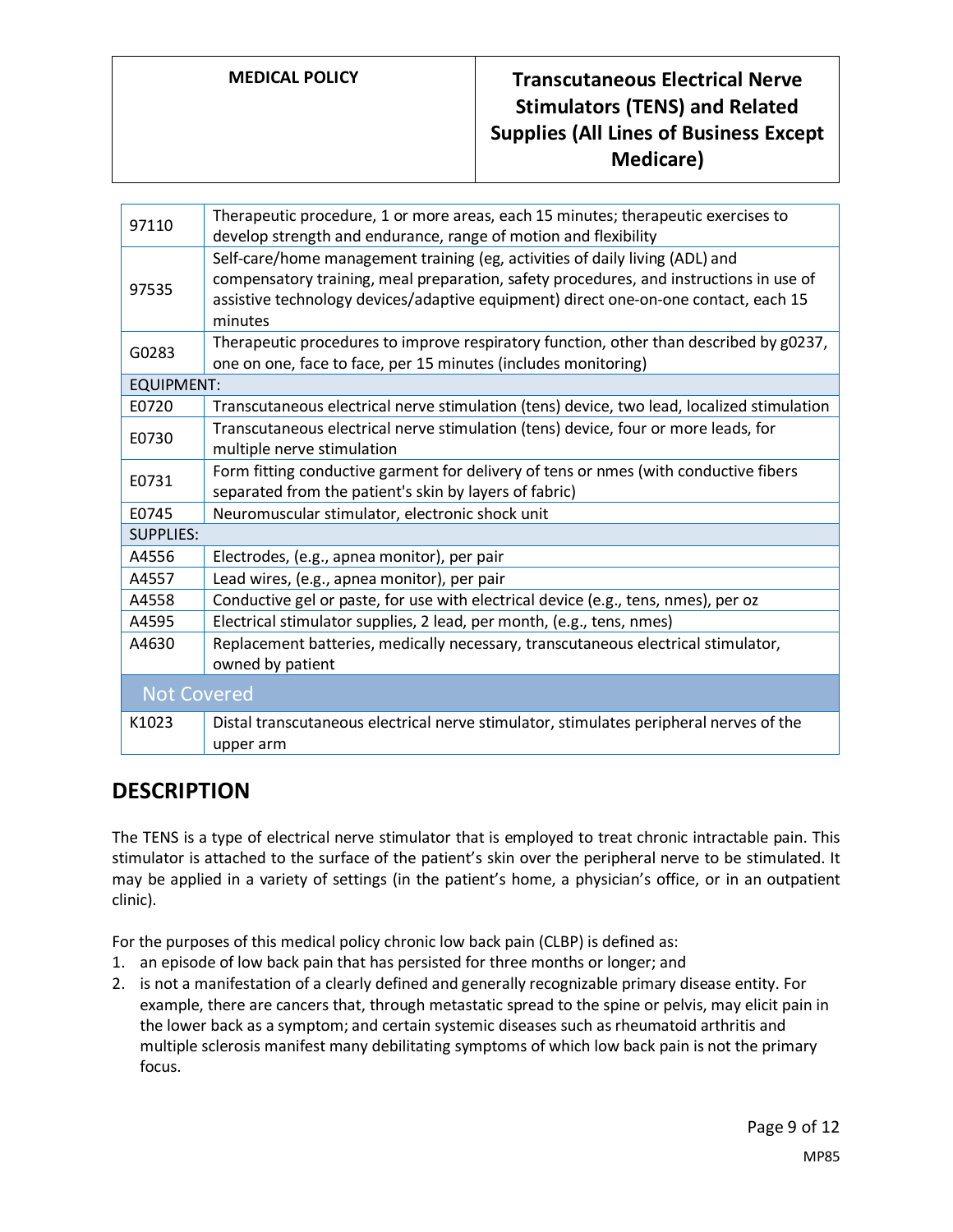# **REVIEW OF THE EVIDENCE**

### TENS for Knee Osteoarthritis

A 2019 Hayes review (updated 2020) was conducted on safety and efficacy of TENS for knee osteoarthrosis (KOA).<sup>7</sup> A total of 13 randomized controlled trials (RCTs) were included in the review, 3 of which were double-blind, sham-controlled RCTs, 7 of which were single-blind, and 3 of which were open label. Five studies assessed TENS efficacy over Sham TENS. One poor-quality study found that treatment with TENS improved pain and function measures in adults with KOA over sham treatment. Two fairquality studies and 2 poor-quality studies found no added benefit of TENS over sham TENS. Eleven studies compared TENS to another intervention, two of which (both rated poor-quality) found TENS to be more effective in improving KOA symptoms than other interventions. One fair-quality RCT and 3 poor-quality RCTs found no differences in outcomes with TENS versus other interventions. One fairquality RCT and 2 poor-quality RCTs found mixed results, with come outcomes showing no differences, some showing inferiority and others showing superiority. Two poor-quality studies favored other interventions (manual therapy and laser therapy) over TENS. Hayes determined that the body of evidence pertaining to KOA and TENS was moderate in size and low in overall quality.

Hayes gave TENS to treat knee osteoarthritis in adults a D1 rating, stating that a moderate-size body of overall low-quality evidence suggests that TENS is safe, but does not offer any additional benefit relative to sham TENS.

### Remote electrical neuromodulation (REN) devices

In 2021, Hayes published an evidence review on Nerivio (Theranica Bio-Electronics Ltd.) for the treatment of acute migraine episodes.<sup>8</sup> The review included 7 studies, one RCT, one RCT plus 2 secondary analyses of its data, and 3 case series. One fair-quality RCT and one poor quality RCT found that Nerivio was a more effective pain management tool than sham treatment. Post hoc analyses of the poor-quality RCT found that Nerivio performed similarly to usual care. Three poor-quality case series reported most participants experienced pain relief of an unclear degree and smaller proportions experienced complete resolution when Nerivio was used to treat acute migraine episodes. One systematic review was also included in the review. The systematic review included 38 RCTs on neurostimulation for migraines, 2 of which addressed REN and found that Nerivio was associated with a greater proportion of patients achieving pain-free status at 2 hours follow up compared to sham. Limitations of trials and systematic reviews include the following: RCTs were of poor or fair quality and compared treatment to sham, rather than usual care; case series are retrospective, uncontrolled, and unblinded and are at high risk of bias; No studies reviewed adverse effects.

Hayes concluded, after reviewing both clinical studies and systematic reviews, that there is minimal support for using Nerivio for management of acute migraine episodes.

# **INSTRUCTIONS FOR USE**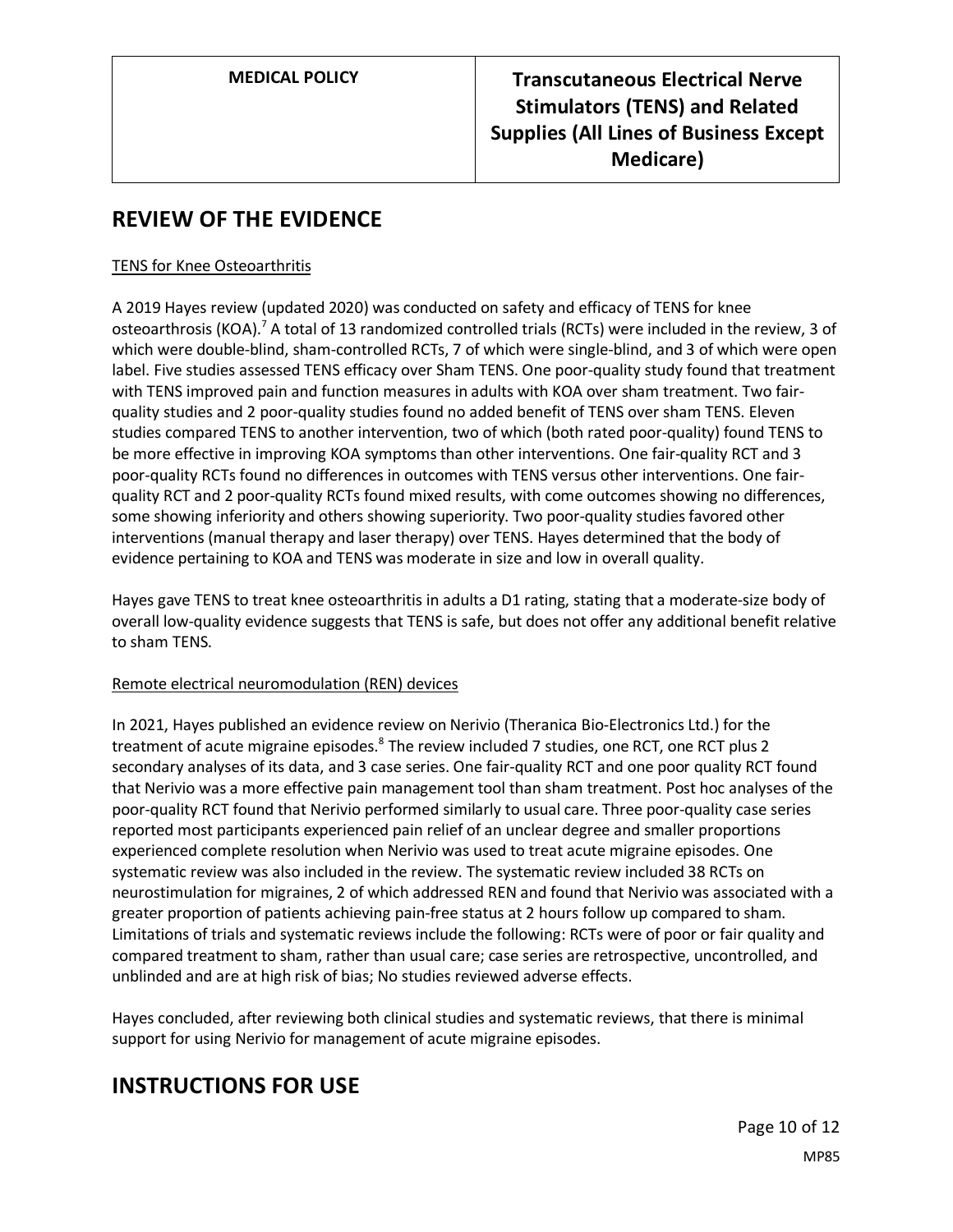Company Medical Policies serve as guidance for the administration of plan benefits. Medical policies do not constitute medical advice nor a guarantee of coverage. Company Medical Policies are reviewed annually and are based upon published, peer-reviewed scientific evidence and evidence-based clinical practice guidelines that are available as of the last policy update. The Companies reserve the right to determine the application of Medical Policies and make revisions to Medical Policies at any time. Providers will be given at least 60-days' notice of policy changes that are restrictive in nature.

The scope and availability of all plan benefits are determined in accordance with the applicable coverage agreement. Any conflict or variance between the terms of the coverage agreement and Company Medical Policy will be resolved in favor of the coverage agreement.

# **REGULATORY STATUS**

### Mental Health Parity Statement

Coverage decisions are made on the basis of individualized determinations of medical necessity and the experimental or investigational character of the treatment in the individual case. In cases where medical necessity is not established by policy for specific treatment modalities, evidence not previously considered regarding the efficacy of the modality that is presented shall be given consideration to determine if the policy represents current standards of care.

## **REFERENCES**

- 1. Centers for Medicare & Medicaid Services. National Coverage Determination (NCD) for Assessing Patient's Suitability for Electrical Nerve Stimulation Therapy (160.7.1). Effective: 6/19/2006. [https://www.cms.gov/medicare-coverage-database/details/ncd](https://www.cms.gov/medicare-coverage-database/details/ncd-details.aspx?NCDId=63)[details.aspx?NCDId=63.](https://www.cms.gov/medicare-coverage-database/details/ncd-details.aspx?NCDId=63) Accessed 2/28/2021.
- 2. Centers for Medicare & Medicaid Services. National Coverage Determination (NCD) 10.2. Transcutaneous Electrical Nerve Stimulation (TENS) for Acute Post-Operative Pain. Effective: 6/8/2012. Implementation Date: 1/7/2013 [https://www.cms.gov/medicare-coverage](https://www.cms.gov/medicare-coverage-database/details/ncd-details.aspx?NCDId=145)[database/details/ncd-details.aspx?NCDId=145.](https://www.cms.gov/medicare-coverage-database/details/ncd-details.aspx?NCDId=145) Accessed 2/28/2021.
- 3. Centers for Medicare & Medicaid Services. National Coverage Determination (NCD) 160.27. Transcutaneous Electrical Nerve Stimulation (TENS) for Chronic Low Back Pain (CLBP). Effective: 6/8/2012. Implementation Date: 1/7/2013[. https://www.cms.gov/medicare-coverage](https://www.cms.gov/medicare-coverage-database/details/ncd-details.aspx?NCDId=354)[database/details/ncd-details.aspx?NCDId=354.](https://www.cms.gov/medicare-coverage-database/details/ncd-details.aspx?NCDId=354) Accessed 2/28/2021.
- 4. Centers for Medicare & Medicaid Services. National Coverage Determination (NCD) for Supplies Used in the Delivery of Transcutaneous Electrical Nerve Stimulation (TENS) and Neuromuscular Electrical Stimulation (NMES) (160.13). Effecitve: 7/14/1988 [https://www.cms.gov/medicare](https://www.cms.gov/medicare-coverage-database/details/ncd-details.aspx?NCDId=151)[coverage-database/details/ncd-details.aspx?NCDId=151.](https://www.cms.gov/medicare-coverage-database/details/ncd-details.aspx?NCDId=151) Accessed 2/28/2021.
- 5. Centers for Medicare & Medicaid Services. Local Coverage Determination (LCD): Transcutaneous Electrical Nerve Stimulators (TENS) (L33802). Effective: 1/1/2020.